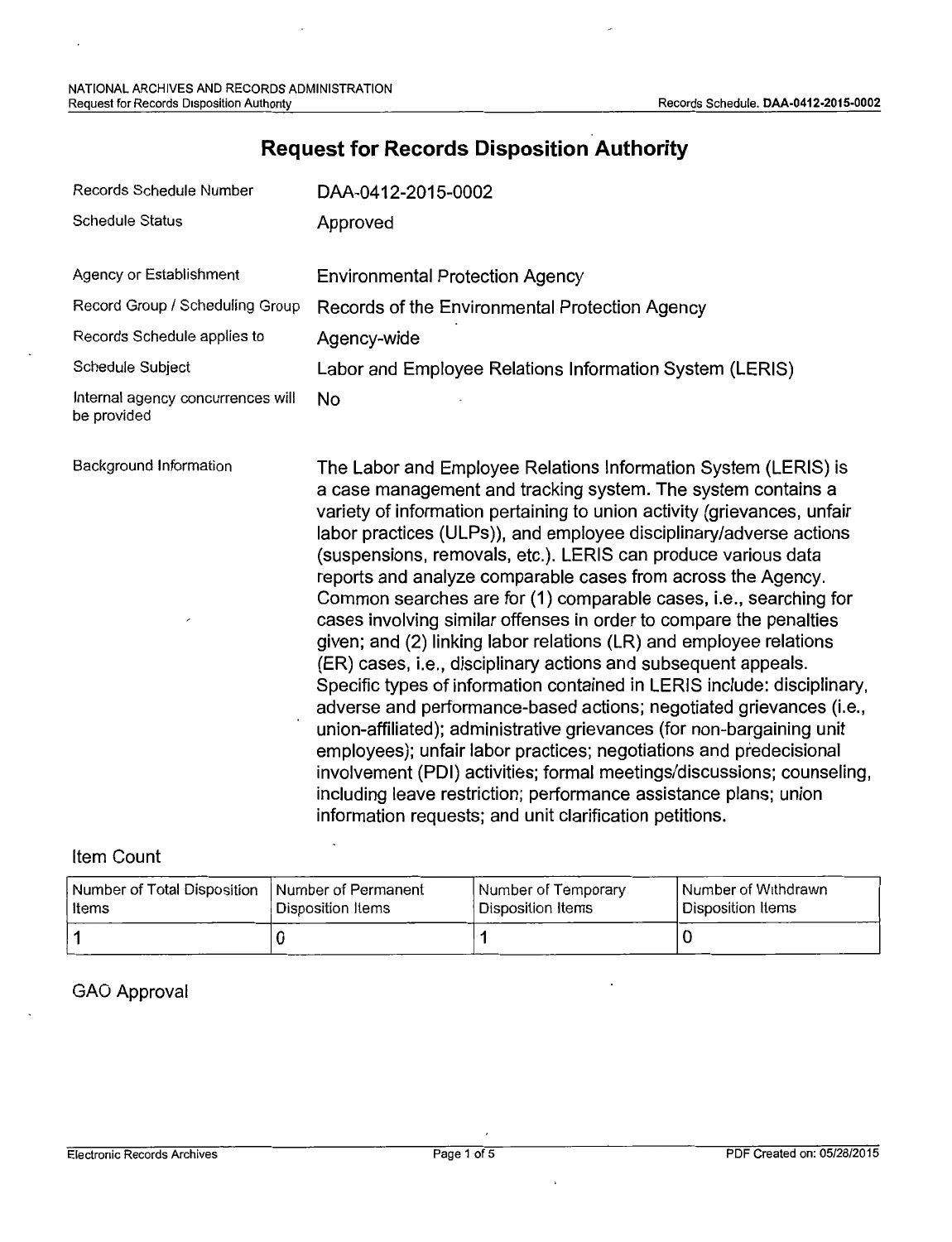### Outline of Records Schedule Items for DAA-0412-2015-0002

| Sequence Number |  |
|-----------------|--|
|-----------------|--|

1

Electronic data Disposition Authority Number: DAA-0412-2015-0002-0001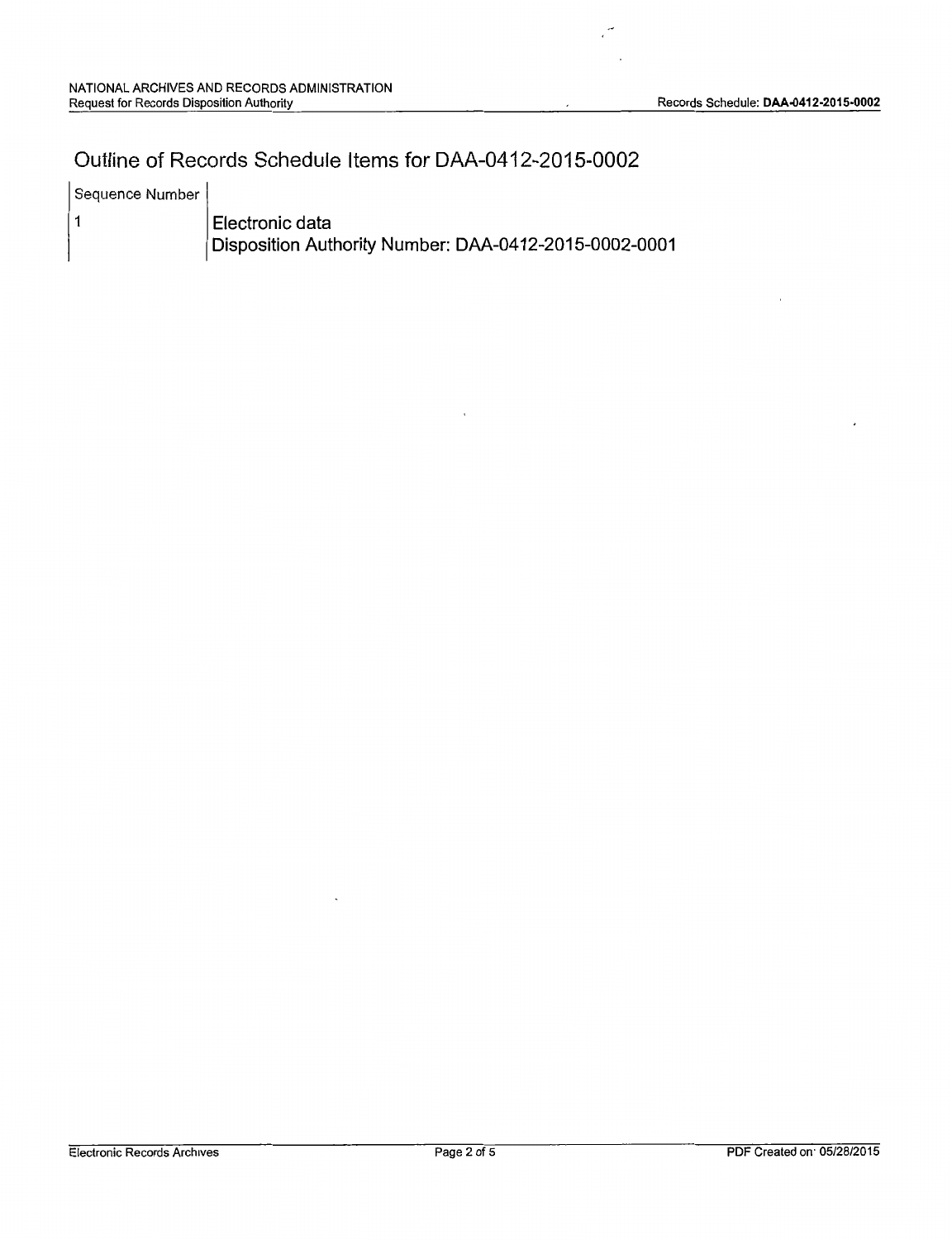### Records Schedule Items

| Sequence Number |                                                                                                                                     |                                                                          |                                                                                                              |  |
|-----------------|-------------------------------------------------------------------------------------------------------------------------------------|--------------------------------------------------------------------------|--------------------------------------------------------------------------------------------------------------|--|
| 1               | Electronic data                                                                                                                     |                                                                          |                                                                                                              |  |
|                 | Disposition Authority Number                                                                                                        | DAA-0412-2015-0002-0001                                                  |                                                                                                              |  |
|                 | <b>Final Disposition</b>                                                                                                            | Temporary                                                                |                                                                                                              |  |
|                 | Item Status                                                                                                                         | Active                                                                   |                                                                                                              |  |
|                 | Is this item media neutral?                                                                                                         | <b>No</b>                                                                |                                                                                                              |  |
|                 | Explanation of limitation                                                                                                           | Hard copy records are being scanned into the system<br>as PDF documents. |                                                                                                              |  |
|                 | Do any of the records covered<br>by this item currently exist in<br>electronic format(s) other than e-<br>mail and word processing? | Yes                                                                      |                                                                                                              |  |
|                 | Do any of the records covered<br>by this item exist as structured<br>electronic data?                                               | No                                                                       |                                                                                                              |  |
|                 | <b>Manual Citation</b>                                                                                                              |                                                                          | <b>Manual Title</b>                                                                                          |  |
|                 | EPA 0756 Item a                                                                                                                     |                                                                          |                                                                                                              |  |
|                 | <b>Disposition Instruction</b>                                                                                                      |                                                                          |                                                                                                              |  |
|                 | <b>Cutoff Instruction</b>                                                                                                           | Close after employee leaves the Agency.                                  |                                                                                                              |  |
|                 | <b>Retention Period</b>                                                                                                             | is sooner.                                                               | Destroy 50 year(s) after file closure or when the data<br>is no longer needed for Agency business, whichever |  |
|                 | <b>Additional Information</b>                                                                                                       |                                                                          |                                                                                                              |  |
|                 | <b>GAO Approval</b>                                                                                                                 | Not Required                                                             |                                                                                                              |  |

 $\sqrt{2}$